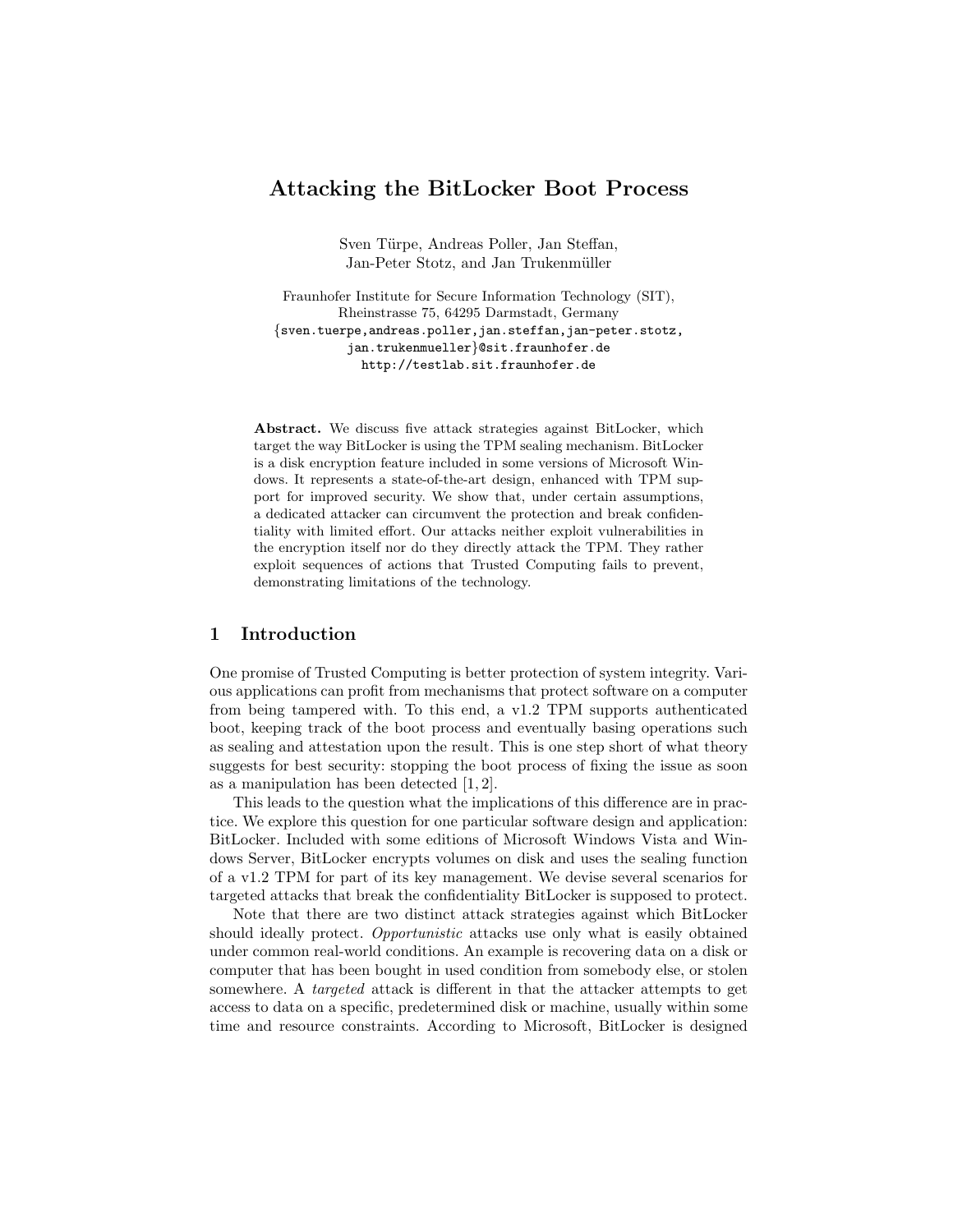to withstand at least opportunistic attacks. Considering targeted attacks as we are doing here may be beyond its specification. However, disk encryption along with TPM-based key management might be expected and perceived to be more powerful than what the manufacturer is willing to promise, and we deem it useful to explore the actual security properties and limitations regardless of claims and cautionary notes.

The remainder of this paper is organized as follows. Section 2 briefly describes the design of BitLocker, focusing on its key management and how it is using the TPM. Our adversary model and security considerations are outlined in section 3. Section 4 describes attack scenarios that seem feasible and either yield secret key or data or achieve some important steps towards a successful attack. Causes and contributing factors are discussed in section 5. Section 6 outlines our practical implementation of the attack, followed by the conclusions in section 7. Related literature is referenced where appropriate but not specifically discussed.

# 2 An Overview of BitLocker

This section only mentions facts about BitLocker that we will use in this paper. For further details refer to the documentation available from the manufacturer [3, 4] and from unofficial sources [5].

#### 2.1 Integrity Model and Design Constraints

BitLocker works, at boot time, as a component of the boot loader and later as a driver of the operating system kernel. Its design assumes that the kernel boots from a BitLocker-protected volume, that BitLocker sufficiently protects the integrity of data on this volume, and that anything that happens after initiating the OS boot process is sufficiently controlled by other security mechanisms. We do not challenge these assumptions here; see [6–8] for two known attacks against the running system.

According to these assumptions, BitLocker has to protect the integrity of the boot loader and its execution environment up to the point where the kernel can be read from the locked volume. This code is read from an unencrypted part of the disk and needs to be supplied with a secret key for the AES algorithm. This is where the TPM is being used in. BitLocker uses the sealing function to store all or part of its key material in such a way that it becomes accessible only if the platform configuration as represented by the PCR values is in line with the reference configuration. The reference configuration is determined by the administrator accepting the current system configuration at some point in time. This adoption of a reference configuration is initially done during BitLocker activation but can be repeated at any time from the running Windows system.

# 2.2 Key Management and Recovery Mechanisms

Apart from special cases—BitLocker can also be operated without a TPM or with all key material being managed by the TPM—key material is divided. One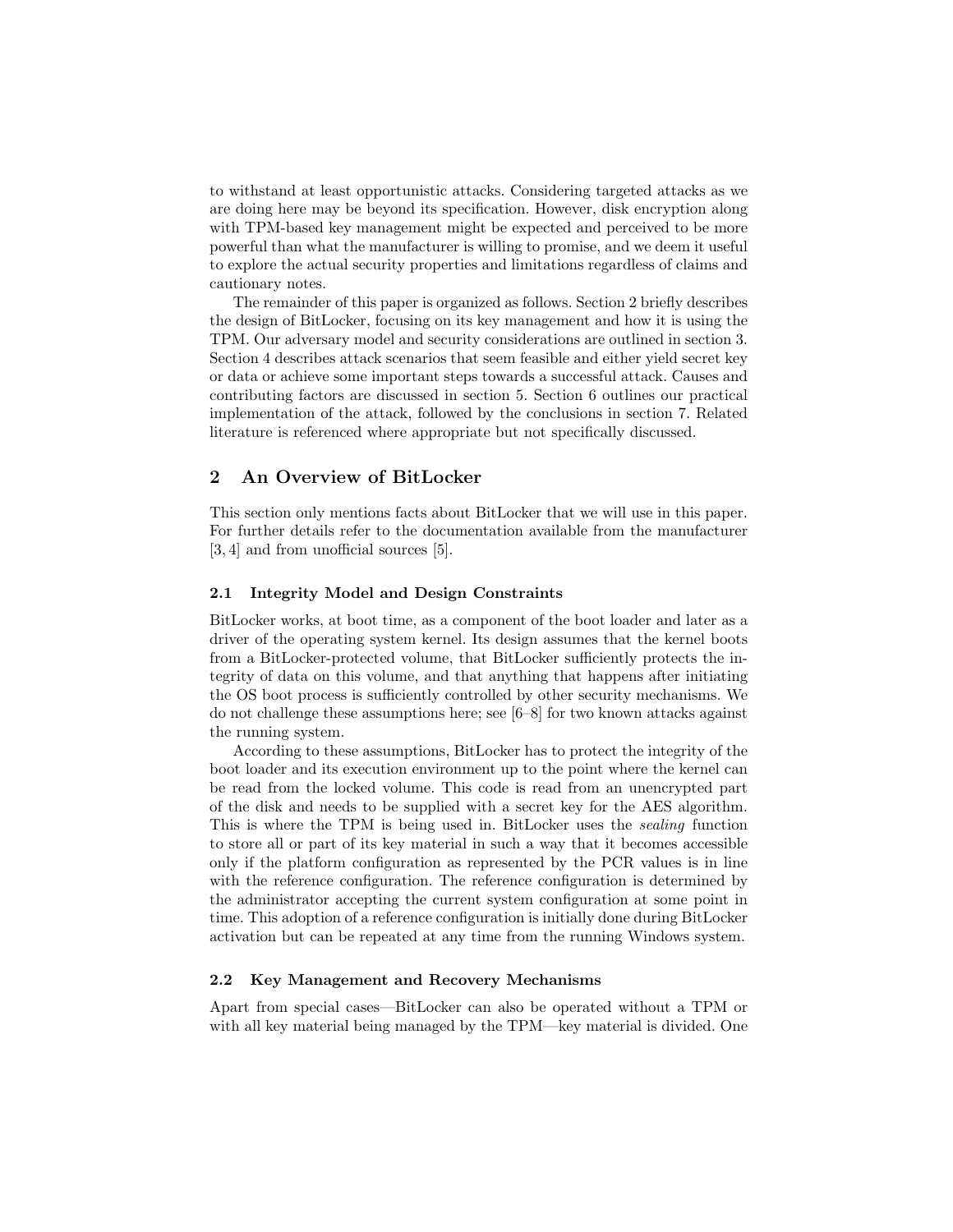part is managed by the TPM and released only if the platform is in the trusted state, the other is supplied by the user as a password and/or key file on a USB memory stick.

If the TPM works as desired, there is no way according to the design to gain access to all required key material if the platform state measured is different from the reference state. This is intended if the platform state is modified by an attack, it is not, if state is modified for a legitimate reason and the change can not be reverted easily, e.g. after BIOS update or hardware repair. BitLocker therefore offers two recovery mechanisms, the recovery password and the recovery key. Both are designed to circumvent the TPM and supply BitLocker with its secret key independent of the current platform state. The recovery mechanisms don't correct the problem, though. This is left to the administrator who, after the recovery boot, may set a new reference state from the running system.

The actual encryption key does not change during the recovery process.

#### 2.3 User Experience

The user experience hides most of the details. When switching on their PC, users will see a text-mode prompt for their PIN and/or USB stick. If the platform is not in reference state they will next be prompted for their recovery key or password. Otherwise the boot process will resume after the PIN or USB key have been provided. Depending on how the computer is being used, users may experience a recovery prompt from time to time, e.g. after accidentally leaving a bootable CD or DVD in the drive or when a bootable USB stick is plugged into their computer.

## 3 Security Considerations

#### 3.1 Security Objectives

The primary security objective is confidentiality of any data stored on the encrypted volume. Encryption alone, however, cannot guarantee confidentiality as a system security property. Its scope has—at least—two intrinsic limitations. First, disk encryption is not expected to protect cleartext data before en- or after decryption. The system must provide further security mechanisms to provide such protection. Second, encryption does not solve confidentiality problems but rather shifts them: from the data to the key(s). Encryption therefore cannot be more secure than its key management allows it to be.

A secondary objective is integrity of the data stored on disk. We consider integrity here only insofar as it is a prerequisite for protecting cleartext data and keys.

#### 3.2 Attack Success Conditions

There are several distinct conditions that, if achieved by an attacker, would violate the primary security objective: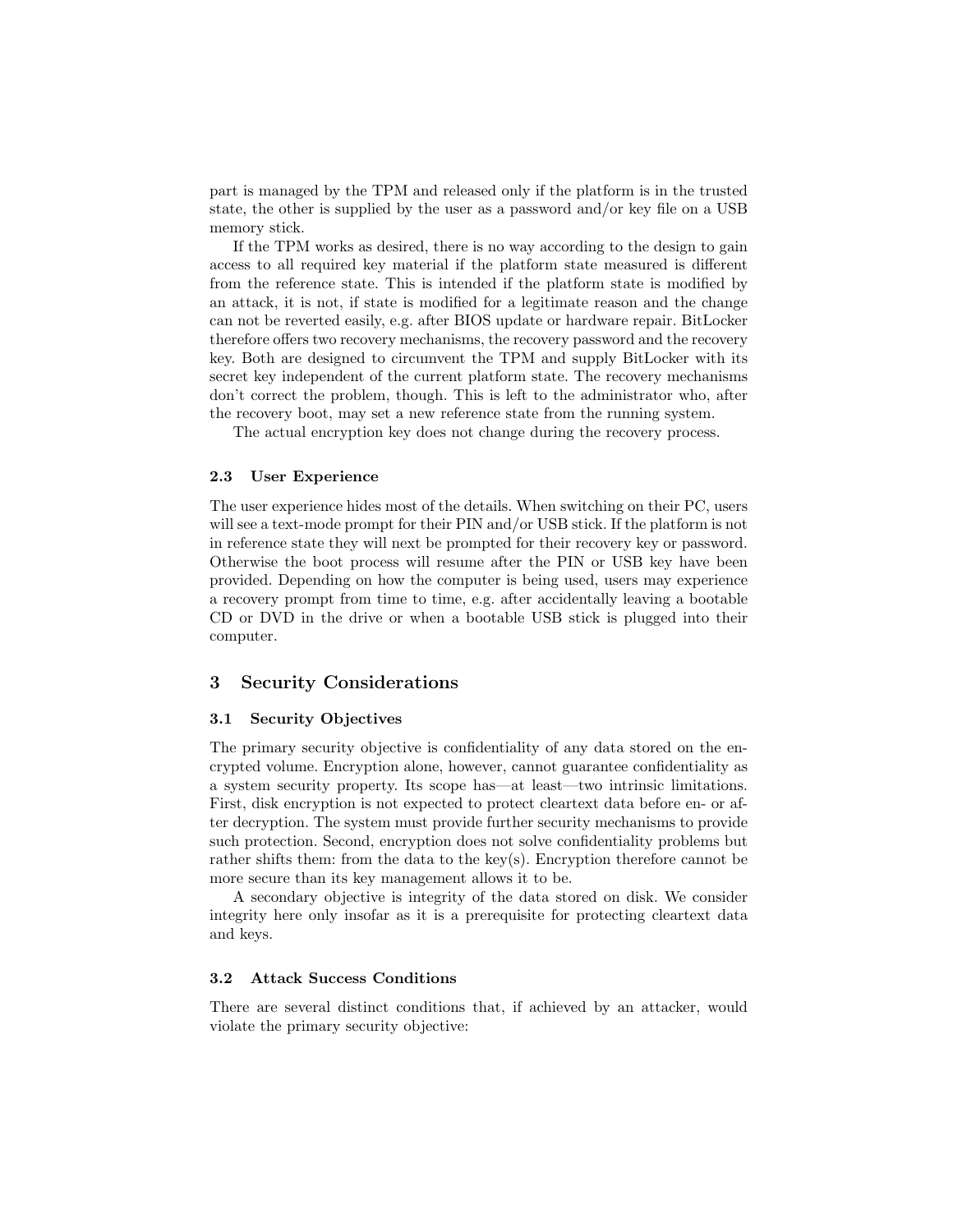- The attacker obtains all or some ciphertext and breaks the encryption.
- The attacker obtains the cleartext from place or situation where cleartext is normally handled. The attacker works outside the scope of the encryption in this case and exploits a vulnerability elsewhere.
- The attacker obtains all or some ciphertext as well as sufficient key material, and decrypts the ciphertext.

An attack may achieve everything at once, or it may comprise a sequence of steps, each of which brings the attacker closer to success. We assume that steps can be arranged in arbitrary sequence. But we require that no step except the last one may spoil continuation, e.g. by preventing necessary subsequent steps or by clearly alerting the user to the ongoing attack before it is finished.

#### 3.3 Attack Situations

When accessing the system, the attacker may encounter one of several different situations. Situations can be thought of as a set of parameters that the attacker does not control. The situation found, together with capabilities, determine what the attacker can achieve during the visit. Though not being able to control the situation, in a targeted attack the attacker can wait for the right moment. Some parameters, however, may have a very low probability of changing. An example is the configuration of a disk encryption scheme once it has been installed. Situational parameters are:

- The time and channel available for undetected interaction with the target system. This is really a continuum but we can roughly distinguish three classes of physical access: brief visits (up to few minutes), temporary control of the device (up to a few days), and permanent possession. Another channel is remote communication. We assume that the attacker must successfully install software on the target machine to gain such a channel, and the channel is available only while this software is running.
- The boot state of the target computer. The system may be powered on and fully booted, or it may be powered off. When it is running, encryption keys are present in RAM. The attacker can power it down at the risk of the change being noticed by the user. If the system is powered off, the attacker is not able to fully boot the system without the user-managed secrets. He may boot his own software, however; this is indeed one of the actions that using a TPM should protect against.
- System configuration. There is a vast amount of system configurations that an unprepared attacker may encounter. For a particular target system, however, the configuration rarely changes. If it does, and the system has a TPM and uses it, expected or deliberate changes are likely to be accepted, changing the reference configuration.

If the attacker encounters the system running and has enough time available, the attack is successful immediately: keys can be read from memory using one of the known online attack techniques, and used to decrypt disk contents.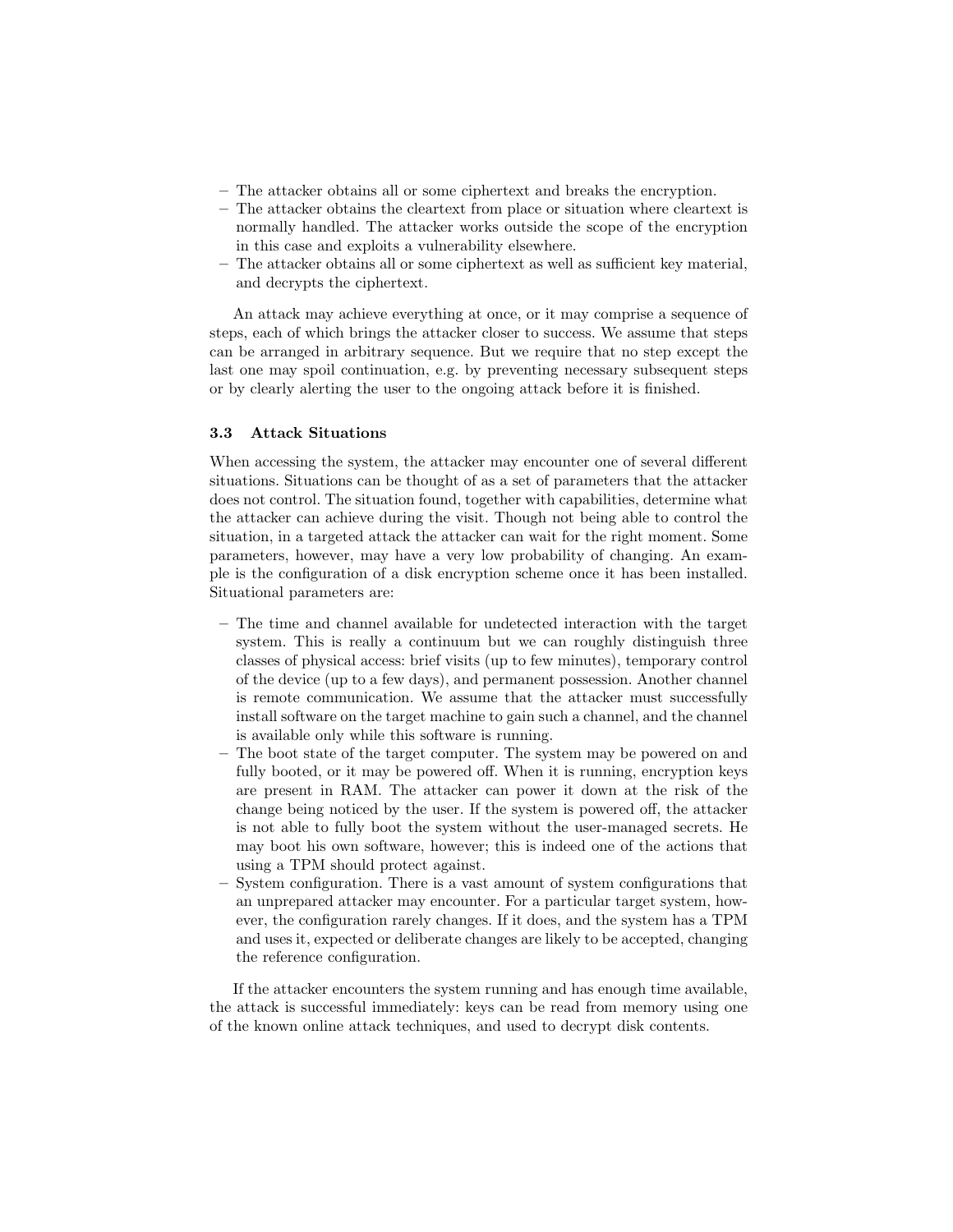#### 3.4 Adversary Capabilities

With physical access to the target system the attacker can perform one or multiple actions depending on the time available, the state of the system and whether (later) detection is acceptable or not. We are thinking along the lines of [9] here but do not attempt to establish a comprehensive model. Our lists below are likely incomplete.

Brief visits During a brief visit the attacker could:

- Power off or on the system, depending on its current state. Powering off implies that the original state cannot be restored if the attacker does not know the secrets requested at boot time. Although the change is noticeable, the attacker may get away with it if the change is plausible to the user. If the system is originally powered off, the attacker can revert to the original state at any time. The attacker will not be able to boot into the regular system without knowing the boot-time secrets.
- Modify boot code if the system is powered off or can plausibly be left in this condition. Whether and when such a modification might be detected by the user depends on various side conditions, particularly on the use of a TPM and the actions the code performs. We can expect such code to be executed at least once.
- Steal the system, turning a brief visit into permanent possession of the machine. Theft will usually be detected. The attacker may or may not be able to preserve the boot state of the machine, depending on whether it has a sufficiently charged battery or not.
- Replace the machine with one that looks exactly the same. This requires some preparation and investment but seems feasible. In addition to getting hands on the target machine permanently the attacker retains the ability of interacting with the target user. The attack will be noticed as soon as the copy behaves differently than the target would, or any other distinguishing feature becomes visible and noticed.
- Copy small amounts of data from the disk but not an entire volume or disk. This leaves no traces if the system is powered off, or changes its state if it was powered on. (We assume the software running on the machine cannot be exploited to this end.) Copying entire disks fails not because of any security mechanism but due to the amount of time required.
- Possibly copy small amounts of RAM contents if a DMA-capable interface is available and supported, and the system is up and running.

Temporary control If the attacker can spend more, but sill limited time with the system, additional actions become available:

Install a concealed hardware extension such as a key logger. Whether the system has to be powered down if encountered running depends on the type of extension and various details of the hardware design.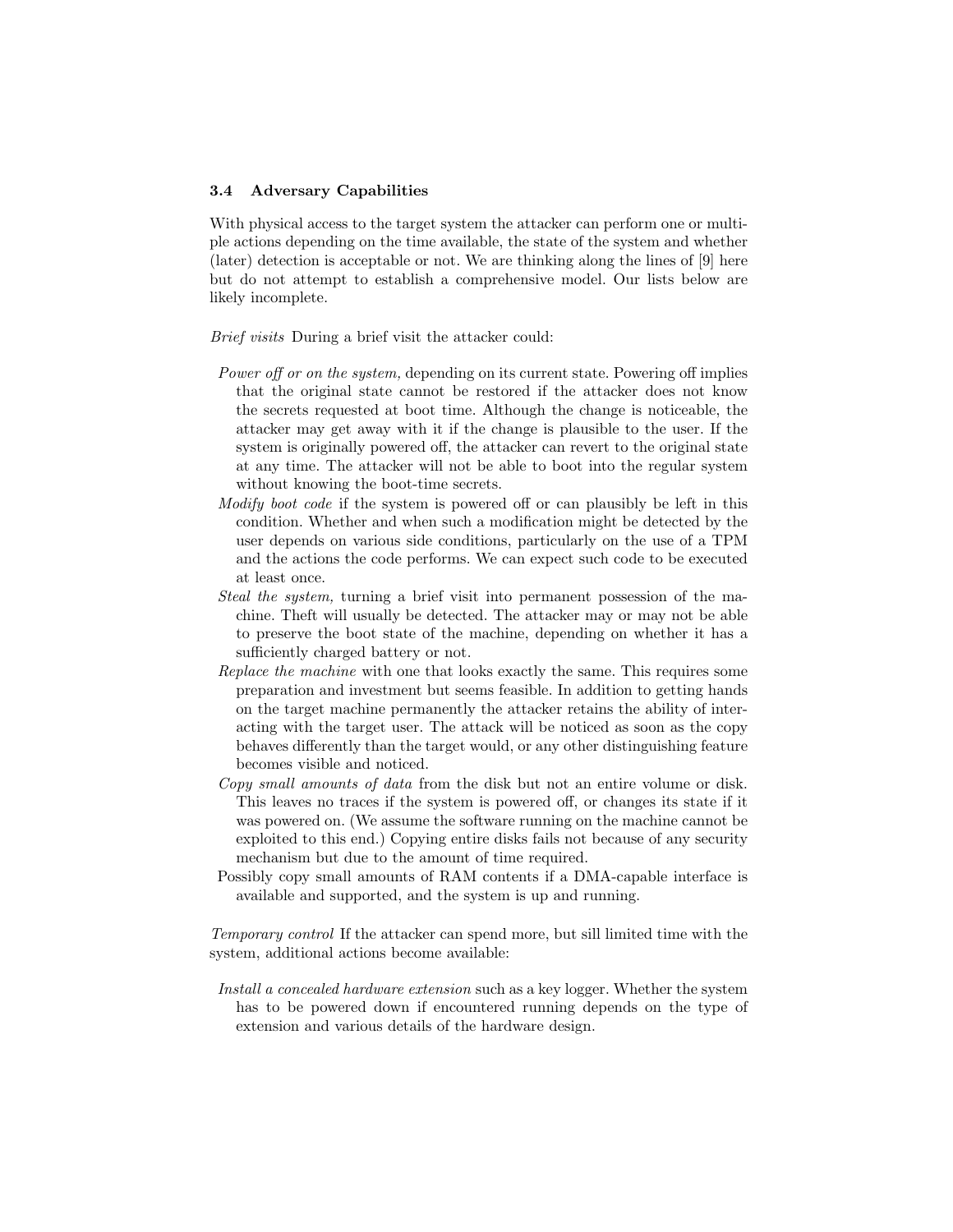- Copy the entire disk or an entire volume of data. This leaves no traces if the system is powered off, or may change its power state if it was powered on. However, given sufficient time the attacker may be able to disconnect the disk from the system without resetting the machine, connect it to another machine, copy all data, and reconnect the drive to the target machine.
- Non-destructive attacks against a TPM or other hardware components such as a TPM reset attack [10, 11]. Such attacks may have specific prerequisites. A reset attack against a TPM, for instance, requires that the attacker knows the proper sequence of PCR values during regular boot. One way of obtaining this sequence would be to record it during such a boot process, which requires the ability to boot the unmodified system to the point where the TPM is used.

Permanent access An attacker in permanent possession of the target system has all the capabilities described above. The difference from temporary control is that the attacker does not have to hide anything from the user. Destructive attacks become an option.

Communication. Communication with the attacker is possible whenever the attacker manages to run his own software on the target system or controls existing software with communication capabilities. There are different modes of communication. The most common are: storing data locally where they can be picked up later; transmitting data through a network interface card to the local wired or wireless network; or using an IP network if the computer is connected to one. None of these options requires that the attacker uses the operating system installed on the target system.

# 4 Attack Strategies

### 4.1 Plausible Recovery

The attacker modifies the BitLocker code on disk, adding a backdoor. Such a backdoor could be as simple as saving a clear key in some location on disk or elsewhere in the system from where it can be retrieved later. This modification will of course be detected the next time the system is started by a legitimate user. However, the attacker hopes that the user applies one of the TPM-independent recovery mechanisms to overcome the problem. The attacker later visits the system again to collect the key. Encrypted volume data could be copied during each visit to the target system as the actual encryption key does not usually change.

### Requirements This attack requires:

- that recovery mechanisms are used at all, and
- that the attacker can physically access the target machine at just the right time without taking it away permanently, and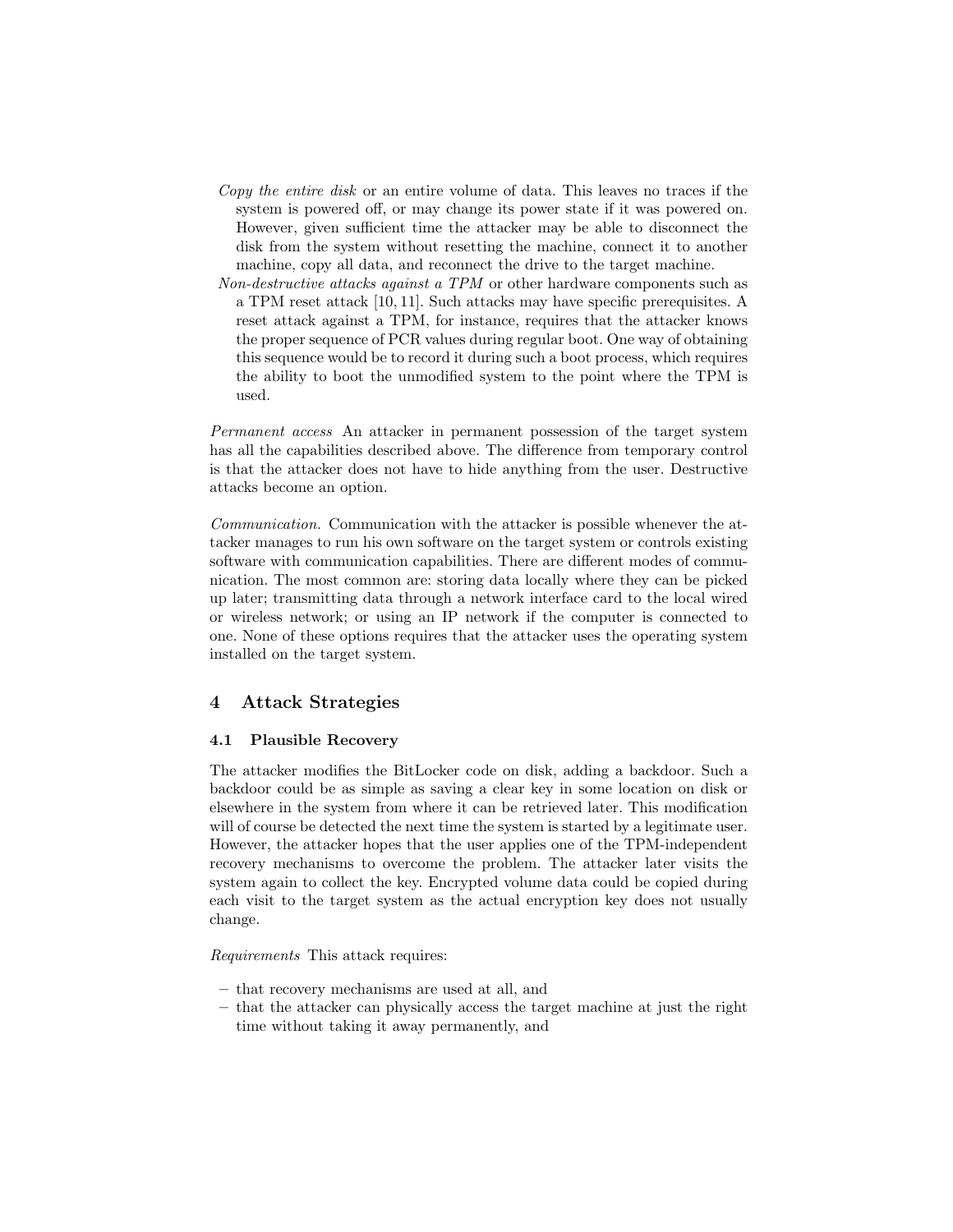– that the reported platform validation error seems plausible for the victim.

One obvious implementation of this attack would be to wait for a situation that plausibly changes the state of the platform, such as a repair. It may also be possible to provoke such a situation. The attacker will then have to sneak into the process somewhere before the user accepts the seemingly legitimate modification. This would mask the malicious change with the legitimate one.

Result If the attack succeeds, the attacker has successfully planted a backdoor into the system in such a way that all software-based security features could be circumvented. The attack is unlikely to be noticed by the victim. In order to get both the encrypted data and the secret key the attacker will have to visit the target system at least twice. However, the backdoor may also use other channels to leak cleartext data, possible increasing the risk of detection.

### 4.2 Spoofed Prompt

Similar to the plausible recovery attack, the attacker modifies BitLocker on the target system and lives with the fact that the TPM will detect this modification. The attacker adds code that spoofs the user interface of BitLocker up to the point where the user has given up his secrets. The malicious code may spoof either the normal-operations UI or the prompt for a recovery key.

Requirements This attack requires that the attacker can physically access the target system. It is not necessary that the attacker takes the system away permanently.

Result The attack is easily detected as soon as secrets have been provided to the spoofed prompt. After detection it is generally possible to prevent the attacker from interacting with the compromised system again. Also, the TPM will refuse to unseal its part of the key material while the platform is in this modified state. If a recovery prompt is successfully spoofed and operated by the user, the attack will yield sufficient key material for decryption of a volume.

Extensions Although it may work under some circumstances, this attack does not appear very critical. However, the next subsection describes a more critical extension.

#### 4.3 Tamper and Revert

The tamper and revert attack extends the spoofed prompt attack. Instead of simply accepting that platform modifications can be detected, the attacker attempts to exploit tampering yet hiding it. This becomes surprisingly easy if one additional boot cycle is possible. The attacker could make a temporary modification to TPM-verified code. If we stick to the spoofed prompt example, this means to add a cleanup function to the malicious code, whose purpose it is to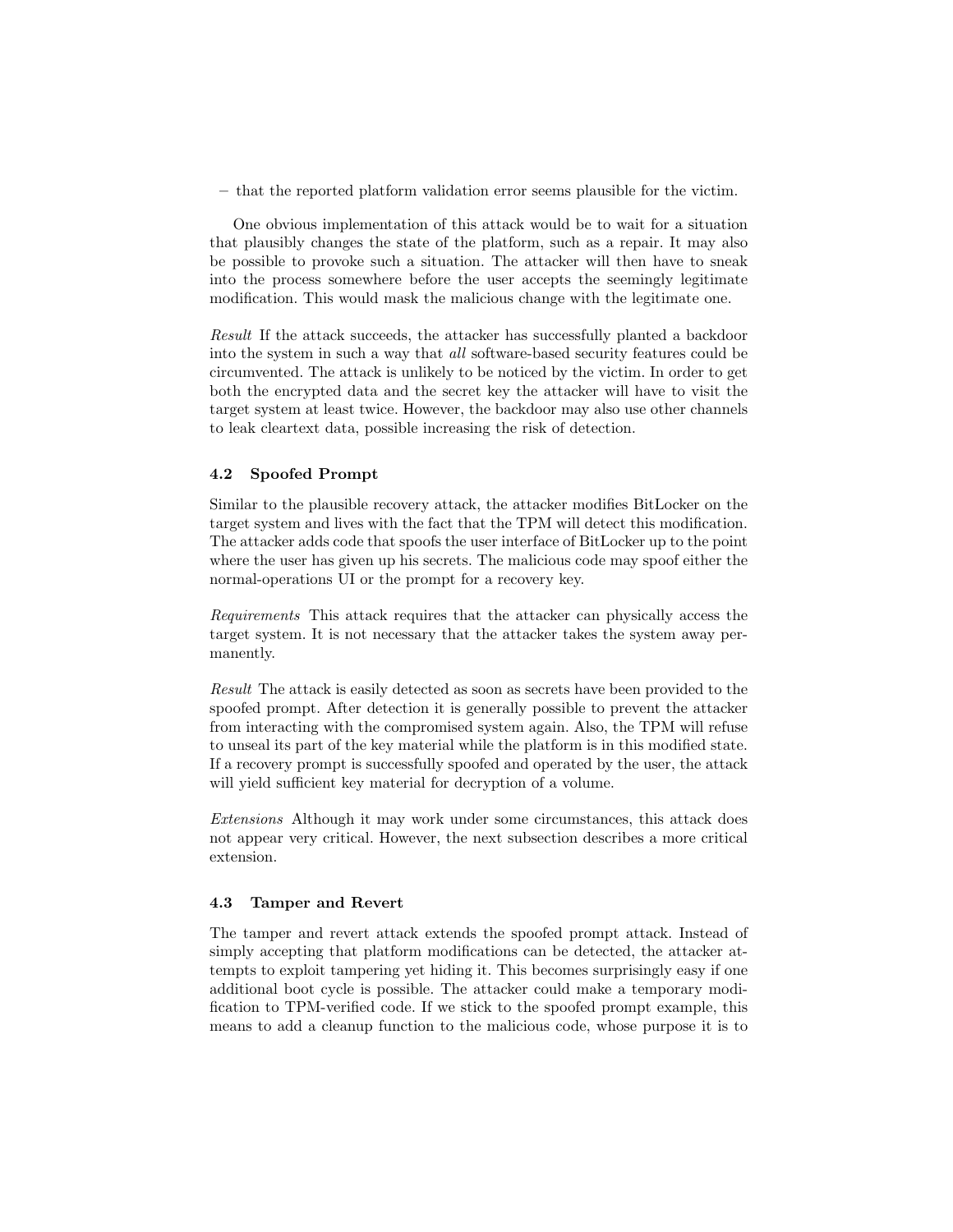restore the former platform state. After a reboot—which might be initiated by the malicious code after showing a bogus error message—the platform state as measured will be compliant with the reference PCR values again.

Requirements Requirements are similar to those of the spoofed prompt attack. In addition the attacker needs to get away with a boot cycle after platform integrity failure without disturbing the victim so much as to spoil further steps of the attack. Depending on how the credentials or keys obtained are transmitted to the attacker, a further visit to the system may or may not be required.

Results This attack yields copies of keys controlled by the user. In a simple implementation these keys will end up in clear somewhere on the target system itself but more sophisticated approaches can be imagined, for instance sending the key somewhere using a built-in WLAN interface. Additional effort is required on the attacker's part to gain access to TPM-managed key material.

### 4.4 Replace and Relay

This is a hardware-level phishing attack. The attacker replaces the entire target machine with another computer prepared for the attack. The replacement, when turned on, produces all the messages and prompts that the original machine would have produced. Up to the point where BitLocker would start, it takes all user inputs (via keyboard or USB) and relays them to the attacker, e.g. using radio. The attacker, being in possession of the unmodified original system, uses this information to start up the stolen computer.

Requirements This attack requires that:

- the attacker is capable of replacing the BitLocker-protected machine altogether with an identically-looking copy, and
- the machine is plausibly turned off or in suspend-to-disk mode when the legitimate user returns, and
- the replacement device is capable of relaying user input to the attacker.

The attacker will have to remain—or leave some device—in proximity to the target until the next boot is initiated by the victim. The attacker will also need some prior knowledge of non-secret facts, specifically everything that might be needed to perfectly reproduce the user experience.

Result As a result of this attack, the attacker receives the user-controlled secrets. Depending on the mode in which BitLocker is deployed on the target system, the result is either key material or authentication credentials or both. Either one can be used in conjunction with the unmodified system to start up the operating system. Security mechanisms of the operating system remain intact; another attack will be required to actually access any encrypted data. Such attacks exist [8, 7]. The attack will likely be noticed right after the victim provided credentials or keys to the spoofed machine. This attack may be combined with any attack that yields the TPM-managed portion of the key material.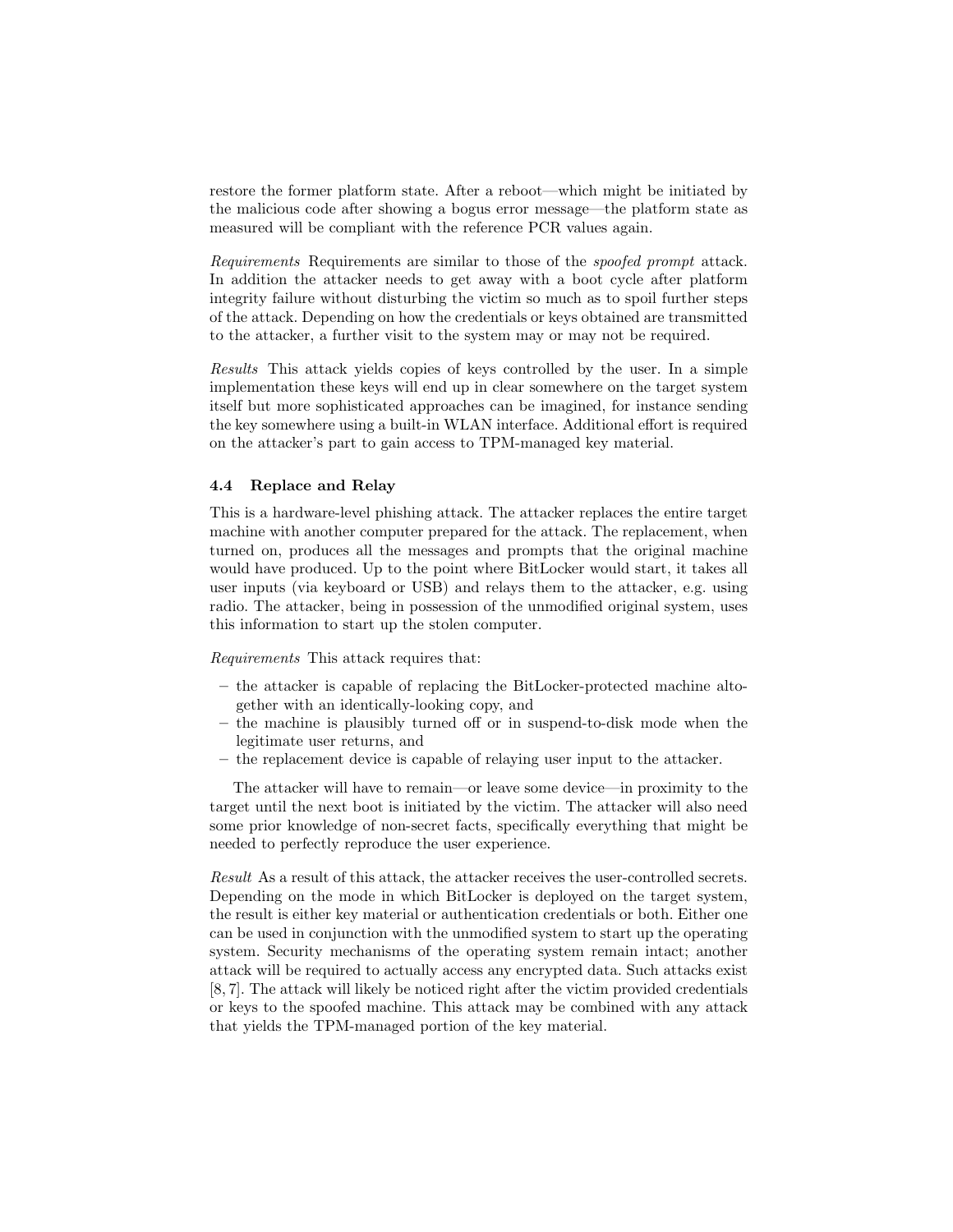Extensions and Variants A more sophisticated version of this attack involves two-way communications, turning the replacement into a terminal of the stolen target machine. This would probably require quite some additional effort but might extend the time span between success and detection of the attack. All variants of this attack may also be attempted against recovery mechanisms, which yields sufficient key material to decrypt disk contents immediately.

#### 4.5 Preemptive Modification

This attack is similar to the plausible recovery attack, but at a different point in time. The recovery attack targets systems on which BitLocker has already been activated. Preemptive modification attacks earlier, before BitLocker has been activated at all.

When defining the reference state for future booting, the operator has no choice other than using the current platform state. BitLocker does not provide the user with any means of verifying that this current state has or hasn't any particular property. If an attacker manages to modify critical parts of the platform before BitLocker is activated, this modification therefore goes unnoticed and will be incorporated into the trusted (but not trustworthy) platform state.

Requirements Preemptive modification requires that the attacker gets physical access to the target system before BitLocker is activated. Arbitrary modifications are possible at that time that would weaken the security of the BitLocker instance affected forever. Another physical visit may be required later to retrieve a disk image for decryption or leaked cleartext. However, the system may also be modified in such a way that it leaks data at runtime. Everyone who gets physical access to the machine or OS installation media before BitLocker setup is a potential attacker.

Results The attacker potentially gains read and write access to all data handled on the system throughout its lifetime. This attack is hard to detect unless there are additional means of verifying the integrity of executable code against external references.

# 5 Causes and Contributing Factors

This section identifies factors that make the overall system—a PC with BitLocker and Trusted Computing technology—vulnerable to the attacks described above. Factors include fundamental properties of the security mechanisms involved as well as features in the design and implementation of BitLocker and the Trusted Computing platform.

Authenticated boot. Theory states that secure booting requires an appropriate action if the measured state deviates from the reference. The boot process could be stopped or it may be possible to fix the issue once it had been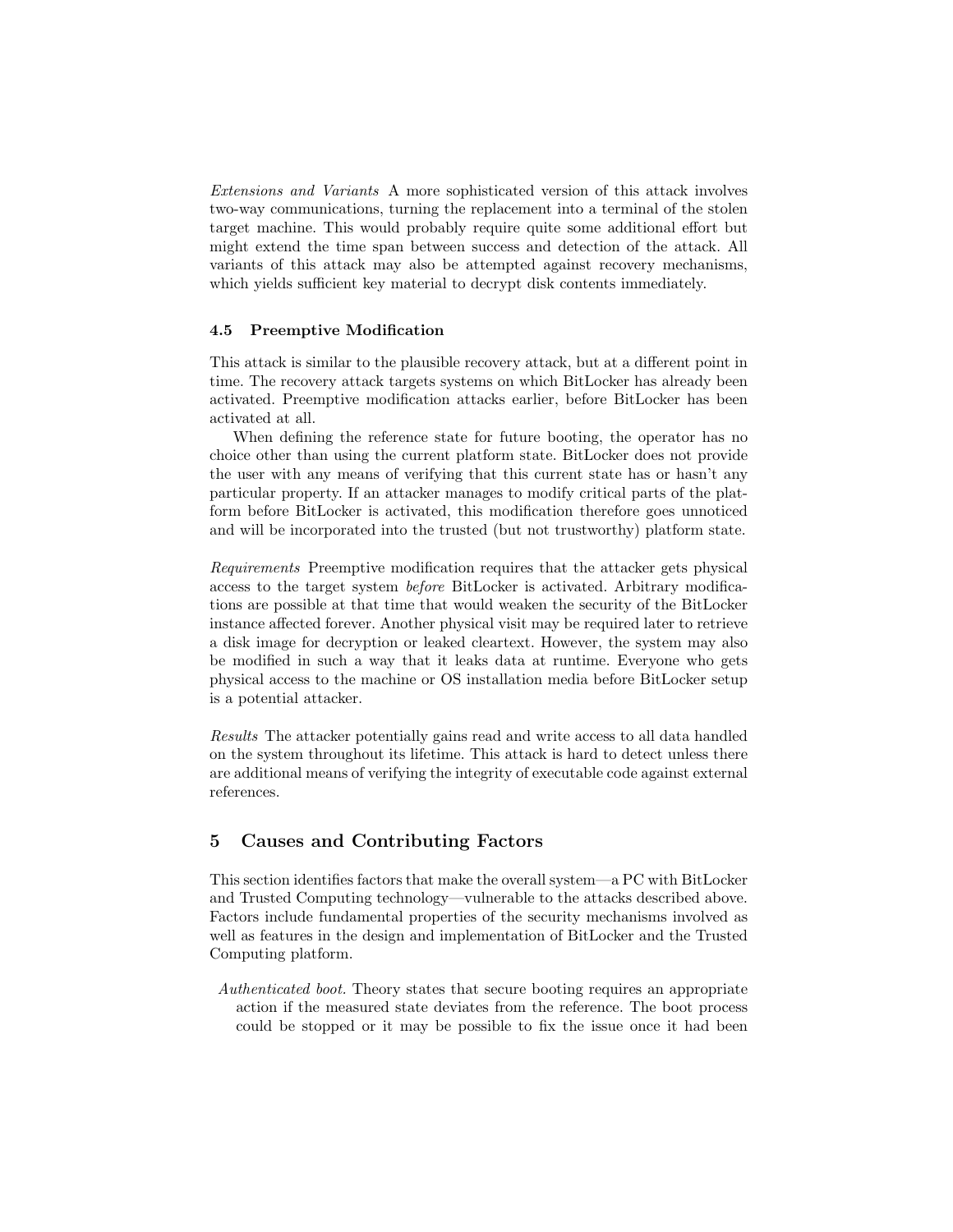detected [2]. So far, however, we have only authenticated boot. The TPM does not enforce a trusted platform state, it only refuses to unseal a key if the state is currently not trusted. This leaves loopholes for attacks, but also makes it easier to provide recovery mechanisms if they are desired.

- No trusted path to the user. BitLocker uses secrets to authenticate the user: the PIN and key material. The channel between the legitimate user and the system in a trusted state is prone to spoofing and man-in-the-middle attacks (replace and relay; spoofed prompt; and tamper and revert). or specifically, the system lacks context-awareness and the user is unable of authenticating the system. Similar problems exist elsewhere, e.g. ATM skimming. Both directions of authentication can be discussed separately:
	- No context-awareness. The BitLocker has no means of determining whether the computer is under control of a legitimate user or somebody else. It simply assumes that whoever provides the correct key or credential is a legitimate user. Although requesting a PIN or key may be interpreted as authentication, it is not a very strong one, and adding stronger authentication may be difficult.
	- Lack of system authentication. While BitLocker is capable of authenticating its user at least in the weak sense described above, the user has no means of verifying authenticity and integrity of the device. Keys and passwords are to be entered into an unauthenticated computer.
- History-bounded platform validation. The Trusted Computing platform detects and reports platform modifications only within the scope of the current boot cycle. BitLocker uses this feature through the sealing function of the TPM and does not add anything. The system is therefore unable to detect, and react to, any tampering in the past that has not left permanent traces in the system.
- Incomplete diagnostic information. If current and reference state are out of sync, it is difficult or even impossible for the user or administrator to determine the exact cause(s). This leaves the user with a difficult choice: to use recovery mechanisms blindly, or not to use them at all. The lack of diagnostic information contributes to the plausible recovery attack. Note that detailed diagnostic information may not be required where a trusted state can be enforced, e.g. by re-installing software from trusted sources.
- Lack of external reference. This is another issue that has already been discussed in the literature. BitLocker is capable only of using any current platform state as a reference for future boot cycles. There are no means of verifying that this reference state is trustworthy, opening the road to preemptive modification attacks.
- Recovery mechanisms that circumvent the TPM altogether. Except for TPM reset and preemptive modification, all attacks described above do or may profit from the recovery mechanisms built into BitLocker. These mechanisms pose a particularly attractive target as they yield a key that is independent from the TPM and thus can be used more flexibly. The plausible recovery attack would not even be possible without recovery mechanisms.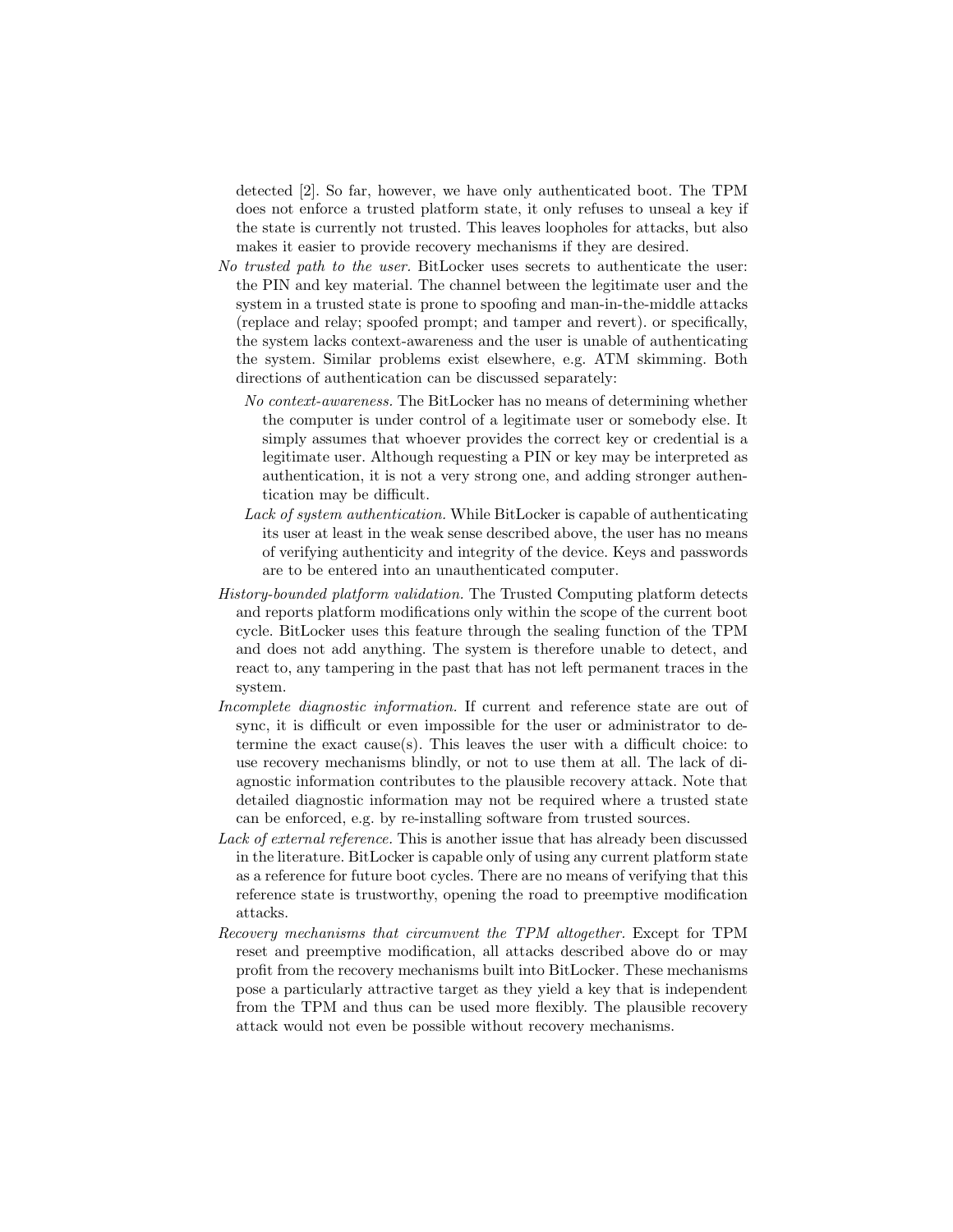- Online attacks. Disk encryption does not protect from online attacks [6–8] and is not expected to do so. They must be considered, however, as they offer a straightforward way of finishing the attack once the attacker has obtained the target system along with sufficient secrets to complete the boot process.
- Large amount of unprotected disk space. This is a secondary contributing factor to attacks involving purposeful, detectable modification of the platform (plausible recovery; spoofed prompt; tamper and revert). Large amounts of disk space are available for the attacker to install software or data in. This may be difficult to avoid, though.
- Confidentiality as the security objective. The security objective of disk encryption also has an impact on attacks. In order to achieve this objective, the attacker has to obtain a small amount of protected data—the key—along with a larger amount of unprotected data—the ciphertext—or a functioning decryption device. This entails a great deal of flexibility on the attacker's part: individual steps of the attack can be executed in almost arbitrary sequence, and there is little the victim can do to restore secrecy once it has been lost. The latter is what Whitten and Tygar call the barn door property [12].

|                                                 | Replace<br>and relay | Plausible<br>Recovery | Spoofed<br>prompt | Tamper<br>and revert | Preemptive<br>modification |
|-------------------------------------------------|----------------------|-----------------------|-------------------|----------------------|----------------------------|
| Authenticated boot                              |                      |                       |                   |                      |                            |
| No trusted path to user<br>No context awareness |                      |                       |                   |                      |                            |
| Lack of system<br>authentication                |                      |                       |                   |                      |                            |
| History-bounded<br>platform validation          |                      |                       |                   |                      |                            |
| Incomplete diagnostic<br>information            |                      |                       |                   |                      |                            |
| Lack of external<br>reference                   |                      |                       |                   |                      |                            |
| Online attacks                                  |                      |                       |                   |                      |                            |
| Recovery mechanisms<br>circumventing TPM        |                      |                       |                   |                      |                            |
| Unprotected disk space                          |                      |                       |                   |                      |                            |
| Confidentiality as<br>security objective        |                      |                       |                   |                      |                            |

Table 1. Attack scenarios and contributing factors.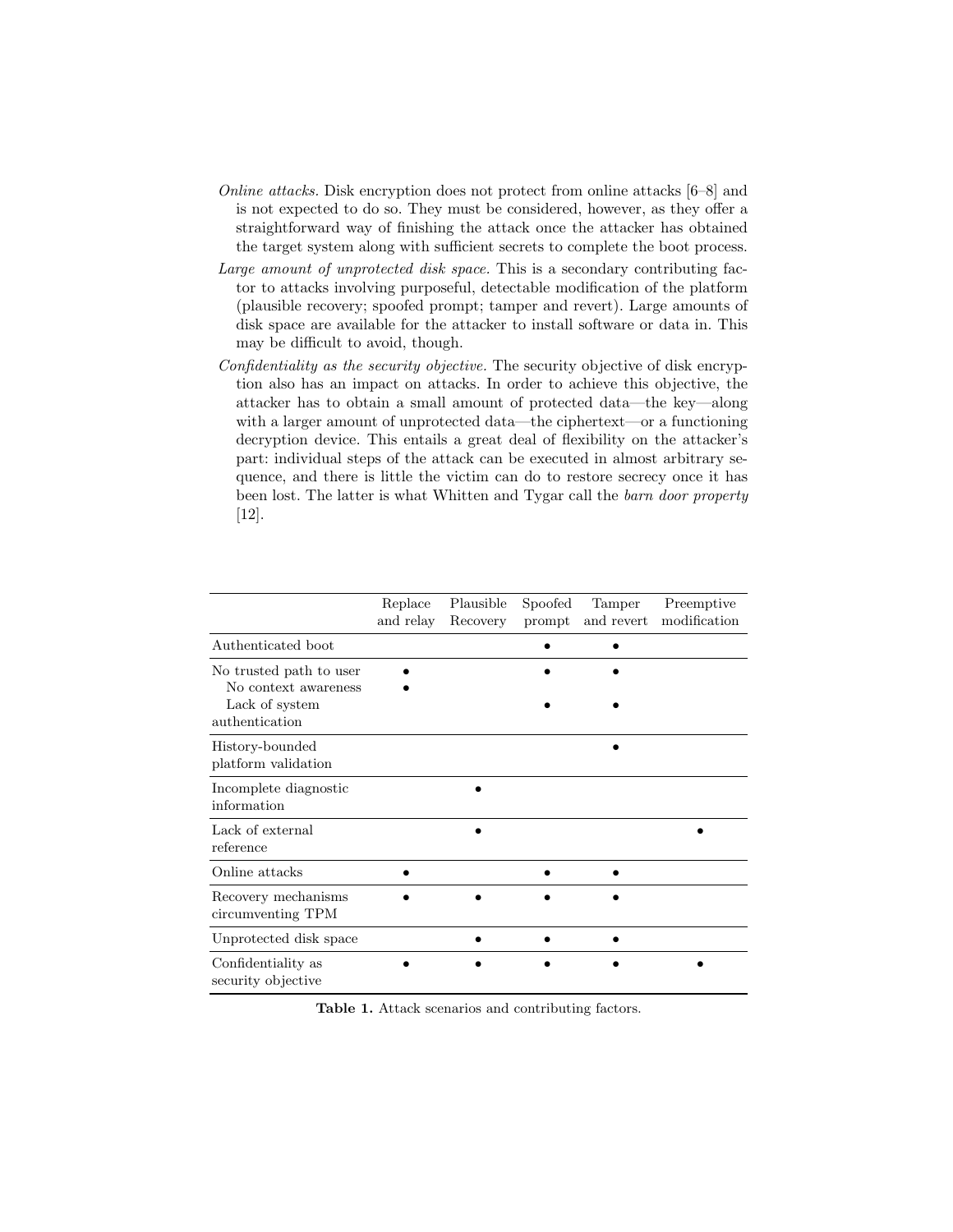Table 5 shows how these causes and factors contribute to the attacks described before. Each column represents an attack, each line a cause or factor. If a factor contributes to an attack—makes it possible, makes it easier, or makes the result more useful for the attacker—the respective cell is marked with an X. The last two lines contain question marks in all cells: the authors do not fully understand the impact of these factors yet.

# 6 Proof-of-concept Implementation

We have fully implemented the *tamper and revert* attack described in section 4.3, in order to show its practical feasibility.

The attacker installs the BitLocker PIN Trojan on the victim's computer by starting it from a specially prepared USB drive which contains a stripped down Linux system. This takes less than two minutes and requires no interaction.

The BitLocker PIN Trojan consists of a boot loader installed into the MBR and a second stage that is loaded from an unencrypted NTFS partition which is part of every BitLocker installation. An installation tool is responsible for storing the second stage along with the old MBR as a normal file into a continuous area of the unencrypted NTFS partition. The LBA address of the beginning of the file is written into the MBR.

At the next boot, the MBR boot loader loads this file and transfers control to it. A fake BitLocker prompt is displayed (see figure 1); the entered PIN is stored in the NTFS partition, the original MBR is restored and the system rebooted. Later, the entered PIN can be read from the NTFS partition.



Fig. 1. Spoofed BitLocker PIN-entry screen.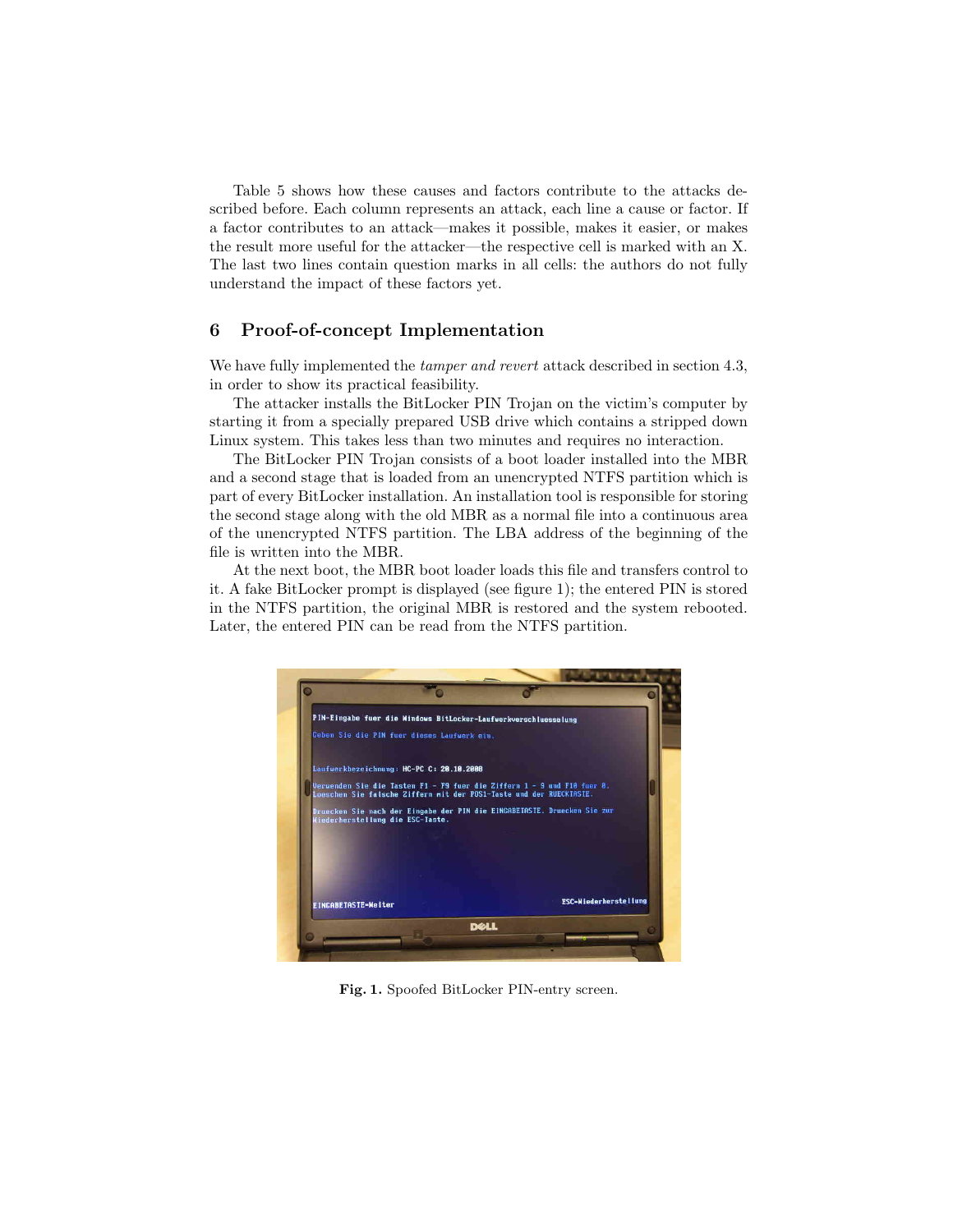# 7 Conclusion

We outlined five strategies for targeted attacks against BitLocker, a TPMsupported, software-based disk encryption system. All five strategies require and exploit physical interaction of the attacker with the target computer. While Trusted Computing is expected to help protect against such attacks, our research shows this is not necessarily the case. Using a TPM for key management in a straightforward way provides only very limited protection against a dedicated attacker. None of our attack strategies targets the TPM as such. They all exploit the way it is being used by one particular implementation of disk encryption.

Designers as well as users of disk encryption solutions should be aware of these attack strategies in order to realistically assess how much security they get out of trusted computing. The most important lesson to be learned is that even with Trusted Computing a system needs additional physical protection for good security. This has been known for the *running* system [7]; our research shows that it is true as well if the attacker gains physical access only when the system is powered off. Even if direct physical attacks are excluded from consideration, Trusted Computing does not offer the same level of protection as conventional measures of physical security [13, 14]

Out of the contributing factors discussed above, three seem crucial. First, Trusted Computing as of today is limited to authenticated boot. The technology cannot enforce any policy for a program, malicious or not, that does not require any support from the TPM to run. Second, to successfully attack an encryption scheme one needs to find just one way to obtain a small secret, the key. The TPM helps protect keys but only during part of their life cycle. Third, the user is forced to trust the computer with his secrets, regardless of its state. There is no way for the user to detect skillful tampering and man-in-the-middle attacks.

A proof-of-concept implementation of the tamper and revert attack shows that malicious manipulation of boot code is not only a theoretical issue.

Our work leads to several questions for further research:

- Design standards and evaluation criteria for TPM-supported disk encryption. The point of this paper is not to dismiss Trusted Computing as useless but rather to get a better idea how it should be used in particular applications to achieve the security properties desired.
- More generally, it seems that the exact role of Trusted Computing technology within applications is still unclear. Like any technology, Trusted Computing provides primitives and building blocks that need to be employed and arranged in meaningful ways. We hope that a set of patterns will emerge over time to show developers how to apply Trusted Computing properly.
- Solutions to particular problems, such as establishing trusted channels between the user and the TPM, or providing useful diagnostic and reference information for users and operators to help them in making their security decisions.
- Modeling of attacker capabilities. We have not found a practical method that would have allowed us to model and analyze in a systematic way what